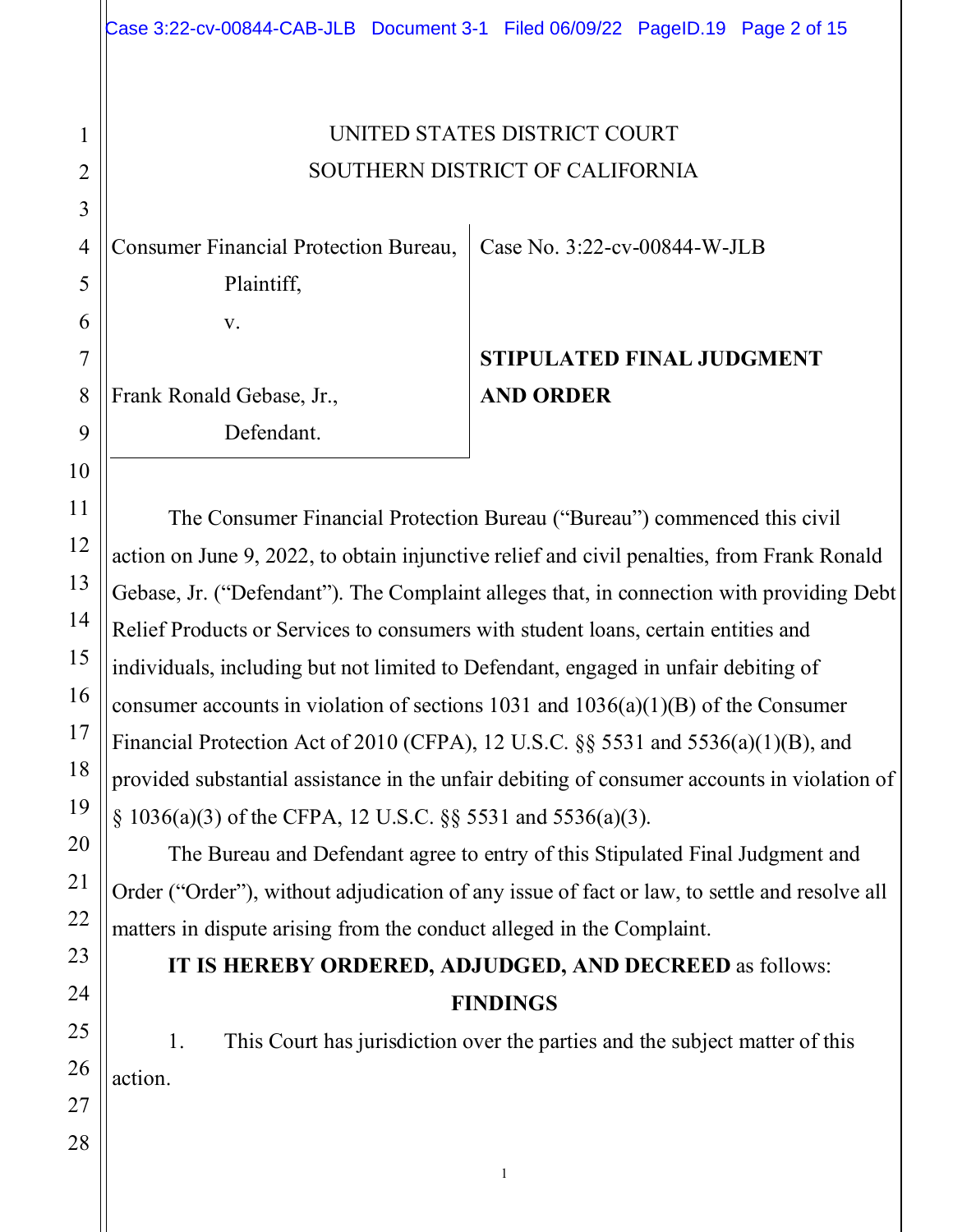Case 3:22-cv-00844-CAB-JLB Document 3-1 Filed 06/09/22 PageID.20 Page 3 of 15

2. The acts and practices set forth in the Complaint have resulted in \$240,995 in harm to Affected Consumers.

3. Defendant neither admits nor denies the allegations in the Complaint, except as specified in this Order. For purposes of this Order, Defendant admits the facts necessary to establish the Court's jurisdiction over him and the subject matter of this action.

4. Defendant waives all rights to seek judicial review or otherwise challenge or contest the validity of this Order and any claim he may have under the Equal Access to Justice Act, 28 U.S.C. § 2412, concerning the prosecution of this action to the date of this Order. Each Party agrees to bear its own costs and expenses, including, without limitation, attorneys' fees.

5. Entry of this Order is in the public interest.

### **DEFINITIONS**

6. The following definitions apply to this Order:

- a. "**Affected Consumers**" includes all consumers whose bank accounts were debited, directly or indirectly, by Processingstudentloans.
- b. "**Assist[ing] Others**" includes, but is not limited to:
	- i. formulating or providing, or arranging for the formulation or provision of, any advertising or marketing material, including but not limited to any telephone-sales script, direct-mail solicitation, or the text of any Internet website, email, or other electronic communication;
	- ii. providing names of, or contributing to the generation of, potential customers;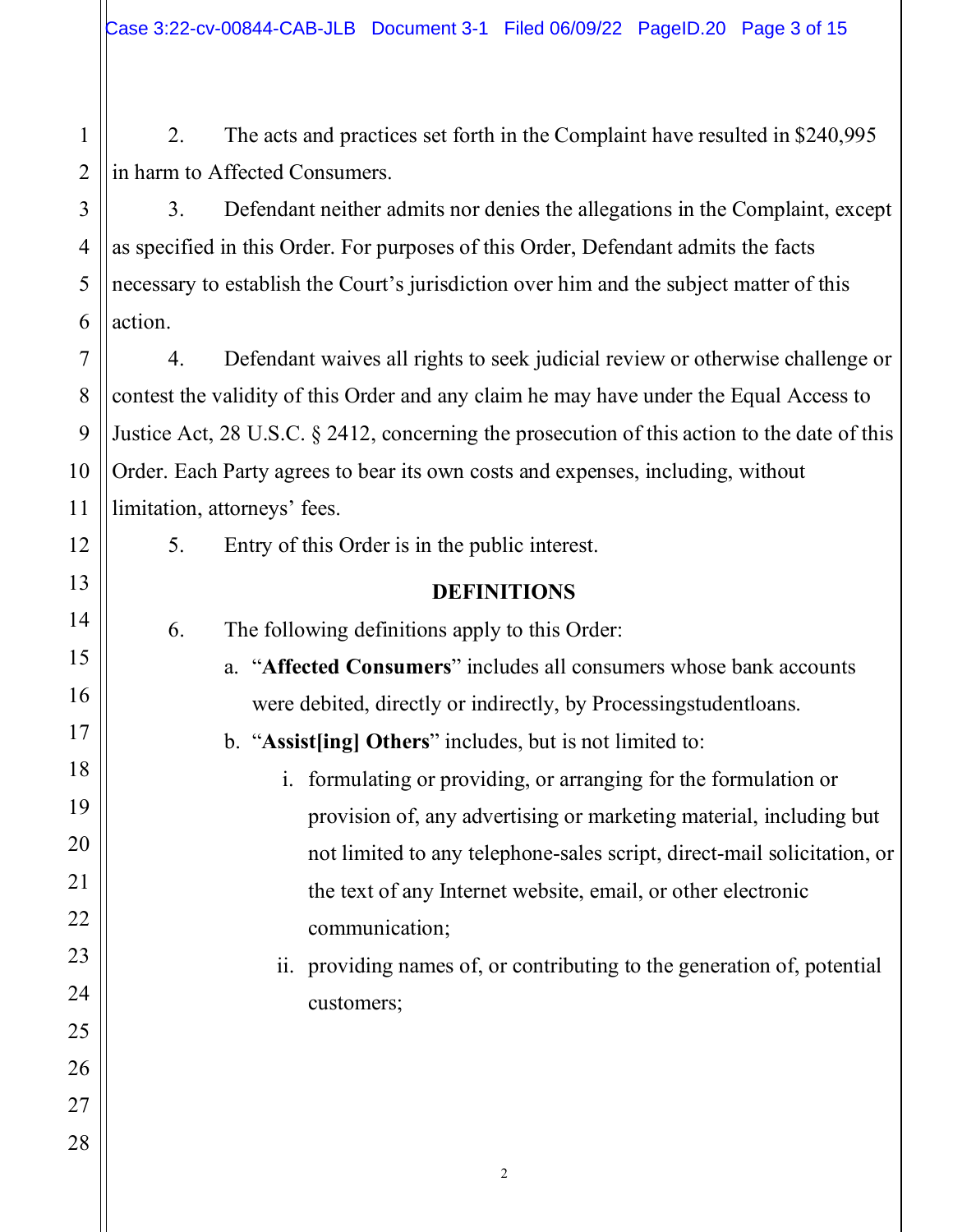1

2

3

4

5

6

7

8

9

10

11

12

13

14

15

16

17

18

19

20

21

22

23

24

25

26

27

| iii. participating in or providing services related to the offering, sale,   |
|------------------------------------------------------------------------------|
| or servicing of a product, or the collection of payments for a               |
| product;                                                                     |
| iv. acting or serving as an owner, officer, director, manager, principal,    |
| partner, limited partner, member, or employee of any entity;                 |
| v. investing or loaning money;                                               |
| vi. providing paralegal or administrative support services; and              |
| vii. performing customer service functions, including but not limited        |
| to, receiving or responding to consumer complaints.                          |
| c. "Consumer Financial Product or Service" is synonymous in meaning          |
| and equal in scope to the definition of the term in the CFPA, 12 U.S.C. $\S$ |
| 5481(5), and, subject to applicable restrictions contained in the CFPA,      |
| includes but is not limited to:                                              |
| i. providing financial advisory services to consumers on individual          |
| consumer financial matters or relating to proprietary financial              |
| products or services, including providing credit counseling to any           |
| consumer or providing services to assist a consumer with debt                |
| management or debt settlement, modifying the terms of any                    |
| extension of credit, or avoiding foreclosure; and                            |
| ii. engaging in deposit-taking activities, transmitting or exchanging        |
| funds, or otherwise acting as a custodian of funds or any financial          |
| instrument for use by or on behalf of a consumer.                            |
| d. "Debt Relief Product or Service" means any product, service, plan, or     |
| program represented, directly or by implication, to renegotiate, settle, or  |
| in any way alter the terms of payment or other terms of the debt,            |
| including but not limited to a student loan debt, mortgage loan debt,        |
| credit card debt, or tax debt or obligation, between a person and one or     |
|                                                                              |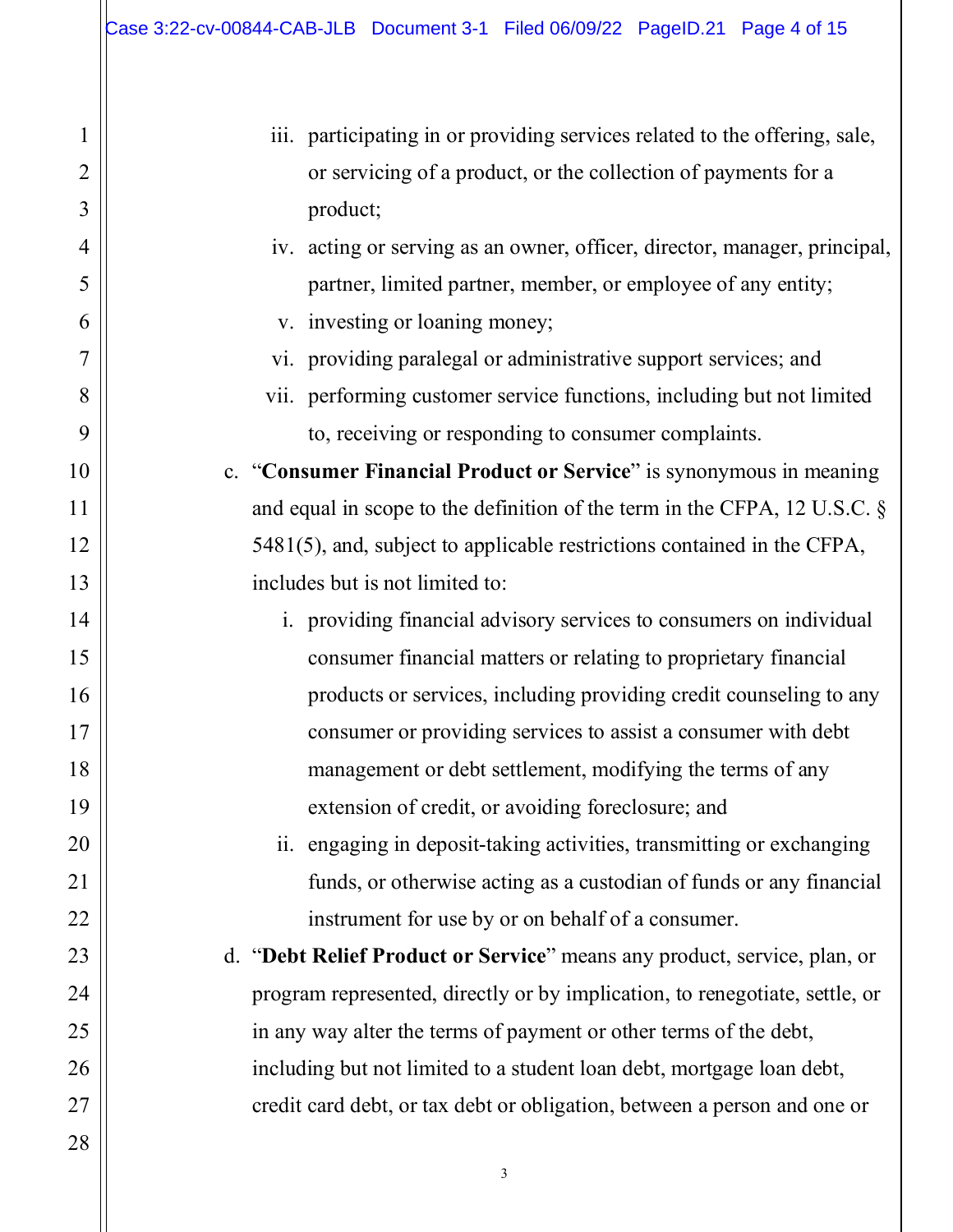1

2

3

4

5

6

7

8

9

10

11

12

13

14

15

16

17

18

19

20

21

22

23

24

25

26

27

28

more creditors or debt collectors, including, but not limited to, a reduction in the balance, interest rate, or fees owed by a person to a creditor or debt collector. e. "**Defendant**"means Frank Ronald Gebase, Jr., and any other name by which he is known. f. "**Effective Date**" means the date on which the Order is entered by the Court. g. "**Enforcement Director**" means the Assistant Director of the Office of Enforcement for the Consumer Financial Protection Bureau, or his or her delegate. h. "**Financial Advisory Services**" is synonymous in meaning and equal in scope to its usage in the CFPA, 12 U.S.C. § 5481(15)(A)(viii) and includes providing services to consumers on individual financial matters or relating to proprietary financial products or services, including but not limited to: i. providing credit counseling to any consumer; and ii. providing services to assist a consumer with debt management or debt settlement, or modifying the terms of any extension of credit. i. "**Person**" means an individual, partnership, company, corporation, association (incorporated or unincorporated), trust, estate, cooperative organization, or other entity. j. "**Processingstudentloans**" means the nonbank California corporation incorporated by the Defendant in or about February 2016. k. "**Related Consumer Action**" means a private action by or on behalf of one or more consumers or an enforcement action by another governmental agency brought against Defendant based on substantially the same facts as described in the Complaint.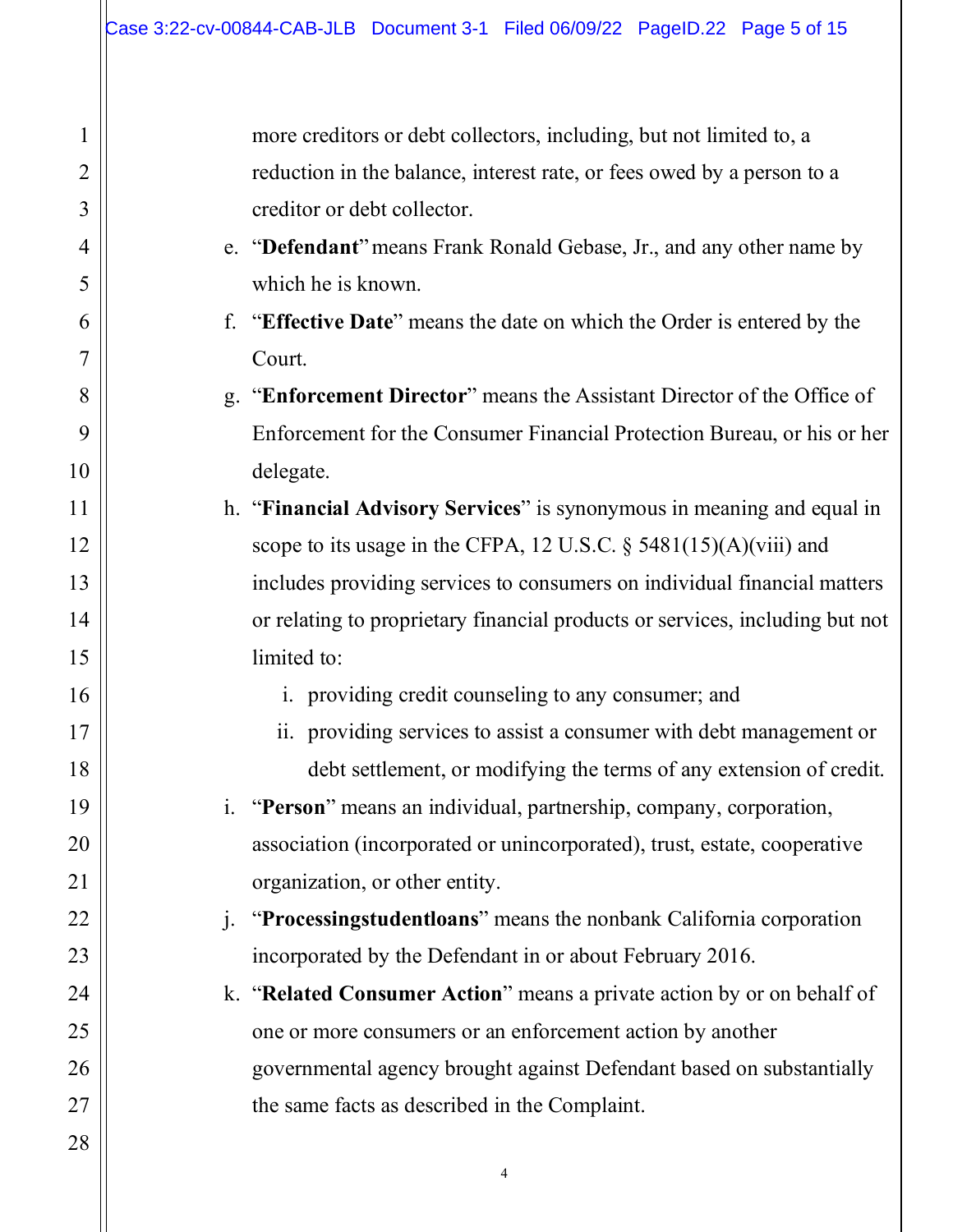1

2

3

5

10

11

21

4 6 7 8 9 12 13 14 15 16 17 18 19 20 22 23 24 25 26 27 28 l. "**Student Aid Institute, Inc.**" and "**SAI**" means the dissolved company that was the subject of the Bureau's 2016 consent order, *In the Matter of Student Aid Institute, Inc., Steven Lamont*, File No. 2016-CFPB-0008 (March 30, 2016). **ORDER CONDUCT PROVISIONS I Permanent Ban on Offering or Providing Debt Relief Products or Services, Offering or Providing Financial Advisory Services, And Other Activities IT IS ORDERED that:** 7. Defendant, whether acting directly or indirectly, including, but not limited to acting through another Person, is permanently restrained from: a. advertising, marketing, promoting, offering, selling, or providing Debt Relief Products or Services and Assisting Others in connection with advertising, marketing, promoting, offering, selling, or providing Debt Relief Products or Services; b. advertising, marketing, promoting, offering, selling, or providing Financial Advisory Services, and Assisting Others in connection with advertising, marketing, promoting, offering, selling, or providing Financial Advisory Services; and c. as the sender, recipient, or in any other capacity, using remotely created checks in connection with offering or providing, or Assisting Others in connection with offering or providing, any Consumer Financial Product or Service. Nothing in this Order shall be read as an exception to this Paragraph. **II**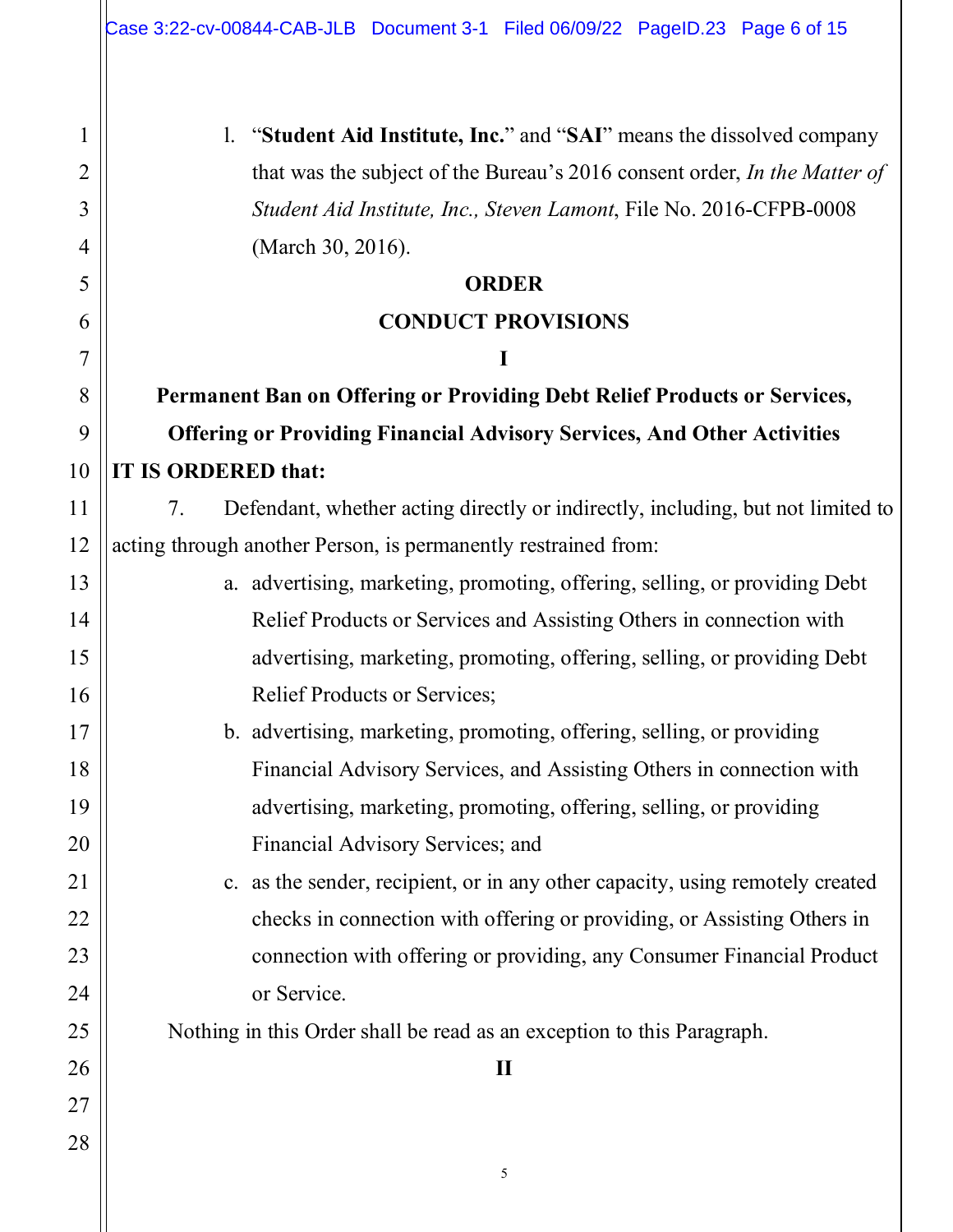### **Customer Information**

### **IT IS FURTHER ORDERED that:**

8. Defendant, and his agents, servants, employees, and attorneys and all other Persons in active concert or participation with any of them, who receive actual notice of this Order, whether acting directly or indirectly, may not: disclose, use, or benefit from customer information of the Defendant, Student Aid Institute, Inc., or

Processingstudentloans, including names, addresses, telephone numbers, email addresses, social security numbers, other identifying information, or any data that enables access to a customer's account (including a credit card, bank account, or other financial account), in connection with Financial Advisory Services or Debt Relief Products or Services.

*However*, this Order does not prohibit the disclosure of consumer information if lawfully requested by a government agency or required by law, regulation, or court order.

#### **III**

### **Customer Payments**

9. Defendant, and his agents, servants, employees, and attorneys and all other Persons in active concert or participation with any of them, who receive actual notice of this Order, whether acting directly or indirectly, may not: attempt to collect, sell, assign, or otherwise transfer any right to collect payment from any consumer who paid for, purchased, or agreed to purchase Financial Advisory Services or Debt Relief Products or Services from Defendant, SAI, or Processingstudentloans.

#### **MONETARY PROVISIONS**

#### **IV**

### **Order to Pay Civil Money Penalty**

### **IT IS FURTHER ORDERED** that:

10. Under Section 1055(c) of the CFPA, 12 U.S.C. § 5565(c), by reason of the violations of law alleged in the Complaint, and taking into account the factors in 12

1

2

3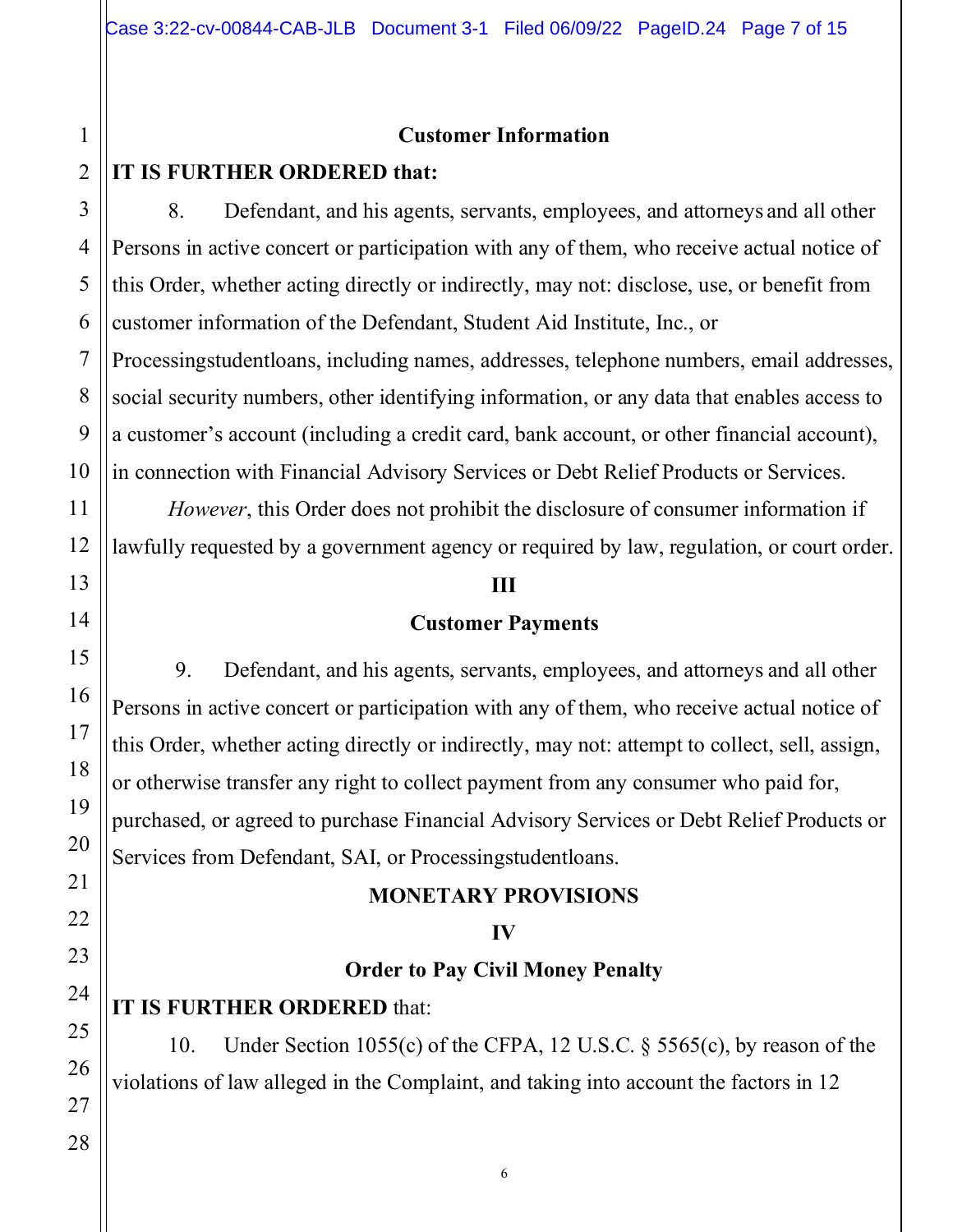U.S.C. § 5565(c)(3), Defendant must pay a civil money penalty of \$175,000 to the Bureau.

11. Within 90 days of the Effective Date, Defendant must pay the civil money penalty by wire transfer to the Bureau or to the Bureau's agent in compliance with the Bureau's wiring instructions.

12. Within 10 days of the Effective Date, Defendant must pay \$75,000 of the civil money penalty by wire transfer to the Bureau or to the Bureau's agent in compliance with the Bureau's wiring instructions. Within 90 days of the Effective Date, Defendant must pay the remaining \$100,000 of the civil money penalty to the Bureau or the Bureau's agent in compliance with the Bureau's wiring instructions.

12 13 13. The civil money penalty paid under this Order will be deposited in the Civil Penalty Fund of the Bureau as required by Section 1017(d) of the CFPA, 12 U.S.C. § 5497(d).

14. Defendant must treat the civil money penalty paid under this Order as a penalty paid to the government for all purposes. Regardless of how the Bureau ultimately uses those funds, Defendant may not:

- a. Claim, assert, or apply for a tax deduction, tax credit, or any other tax benefit for any civil money penalty paid under this Order; or
- b. Seek or accept, directly or indirectly, reimbursement or indemnification from any source, including but not limited to payment made under any insurance policy, with regard to any civil money penalty paid under this Order.

15. Defendant agrees that the civil penalty imposed by the Order represents a civil penalty owed to the United States Government, is not compensation for actual pecuniary loss, and, thus, as to Defendant, it is not subject to discharge under the Bankruptcy Code under 11 U.S.C. § 523(a)(7).

1

2

3

4

5

6

7

8

9

10

11

14

15

16

17

18

19

28

7

**V**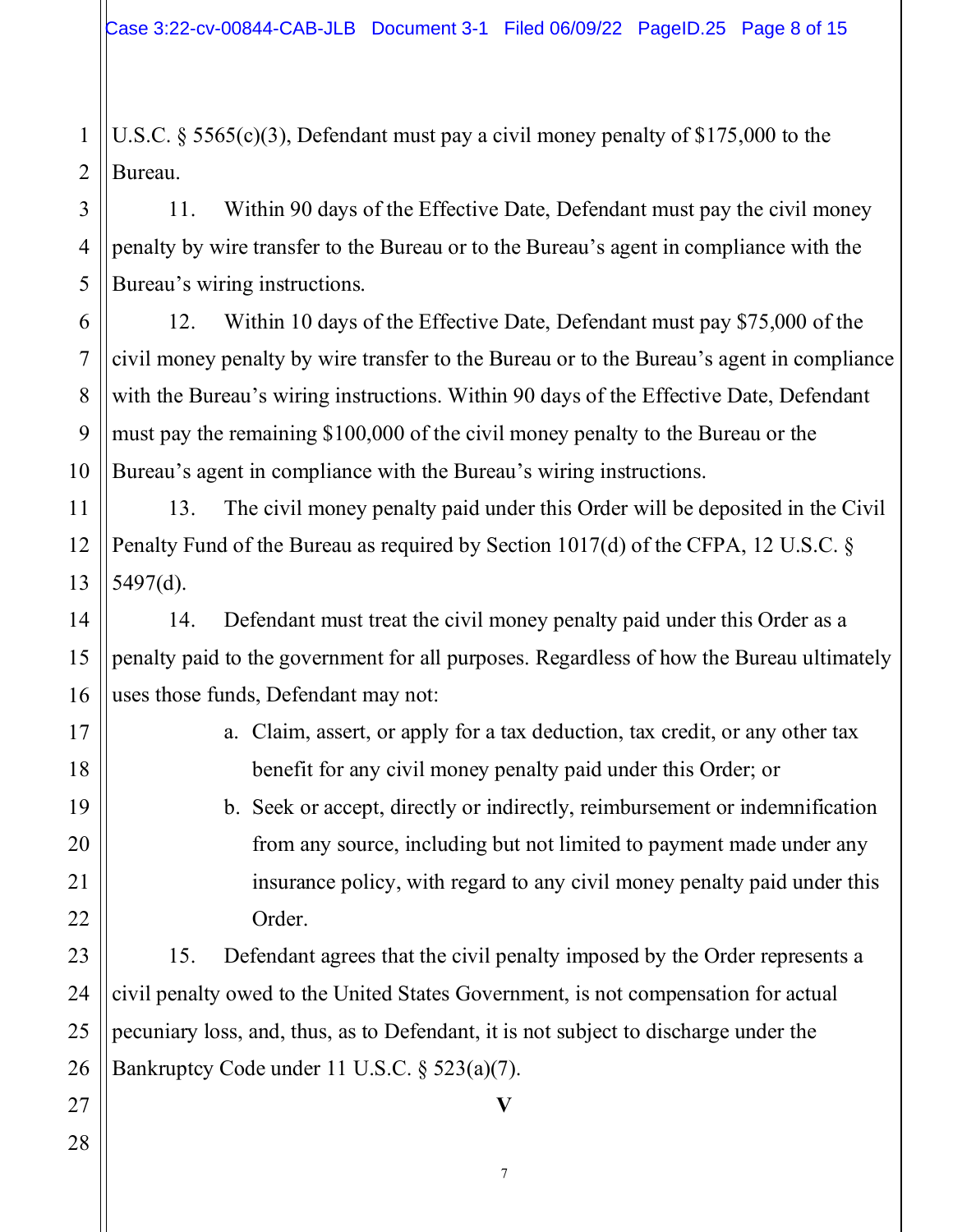### **Additional Monetary Provisions**

#### 2 **IT IS FURTHER ORDERED** that**:**

16. In the event of any default on Defendant's obligations to make payment under this Order, interest, computed under 28 U.S.C. § 1961, as amended, will accrue on any outstanding amounts not paid from the date of default to the date of payment, and will immediately become due and payable.

17. Defendant relinquishes all dominion, control, and title to the funds paid under this Order to the fullest extent permitted by law and no part of the funds may be returned to Defendant.

18. The facts alleged in the Complaint will be taken as true and be given collateral estoppel effect, without further proof, in any proceeding based on the entry of the Order, or in any subsequent civil litigation by or on behalf of the Bureau, including in a proceeding to enforce its rights to any payment or monetary judgment under this Order, such as a nondischargeability complaint in any bankruptcy case.

19. The facts alleged in the Complaint establish all elements necessary to sustain an action by the Bureau under to Section  $523(a)(2)(A)$  of the Bankruptcy Code, 11 U.S.C. § 523(a)(2)(A). For such purposes, this Order will have collateral estoppel effect against the Defendant, even in such Defendant's capacity as debtor-in-possession.

20. Under 31 U.S.C. § 7701, Defendant, unless he already has done so, must furnish to the Bureau his taxpayer-identification numbers, which may be used for purposes of collecting and reporting on any delinquent amount arising out of this Order.

21. Within 30 days of the entry of a final judgment, order, or settlement in a Related Consumer Action, Defendant must notify the Enforcement Director of the final judgment, order, or settlement in writing. That notification must indicate the amount of redress, if any, that Defendant paid or is required to pay to consumers and describe the consumers or classes of consumers to whom that redress has been or will be paid. To

1

3

4

5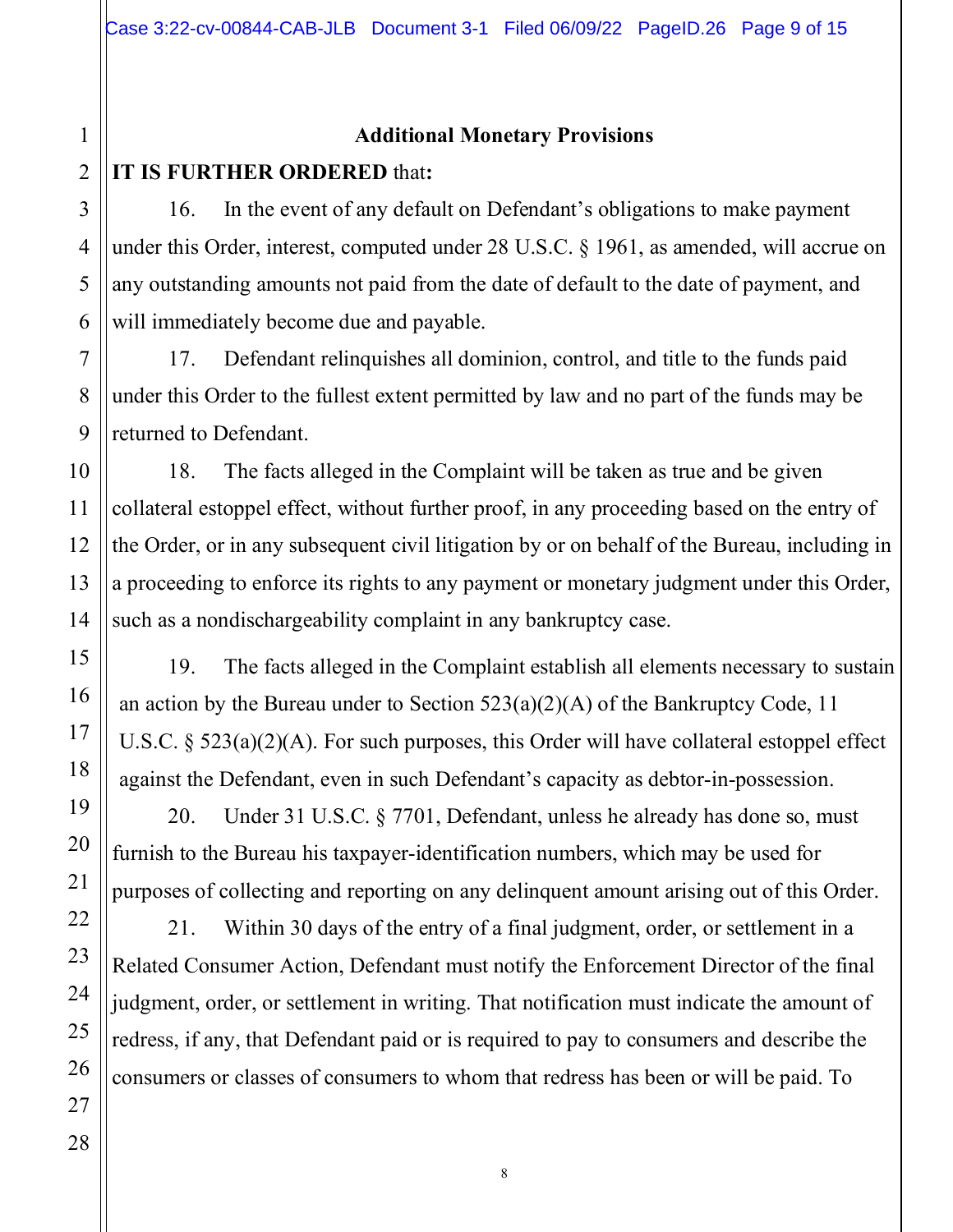1 2 3 4 5 6 7 8 9 10 11 12 preserve the deterrent effect of the civil money penalty in any Related Consumer Action, Defendant may not argue that Defendant is entitled to, nor may Defendant benefit by, any offset or reduction of any monetary remedies imposed in the Related Consumer Action because of the civil money penalty paid in this action or because of any payment that the Bureau makes from the Civil Penalty Fund. If the court in any Related Consumer Action offsets or otherwise reduces the amount of compensatory monetary remedies imposed against Defendant based on the civil money penalty paid in this action or based on any payment that the Bureau makes from the Civil Penalty Fund, Defendant must, within 30 days after entry of a final order granting such offset or reduction, notify the Bureau and pay the amount of the offset or reduction to the U.S. Treasury. Such a payment will not be considered an additional civil money penalty and will not change the amount of the civil money penalty imposed in this action.

22. Upon written request of a representative of the Bureau, any consumer reporting agency must furnish consumer reports to the Bureau concerning Defendant under Section 604(a)(1) of the Fair Credit Reporting Act, 15 U.S.C.§ 168l b(a)(1), which may be used for purposes of collecting and reporting on any delinquent amount arising out of this Order.

### **COMPLIANCE PROVISIONS**

### **VI**

### **Reporting Requirements**

### **IT IS FURTHER ORDERED** that:

23. Defendant must notify the Bureau of any development that may affect compliance obligations arising under this Order, including but not limited to the filing of any bankruptcy or insolvency proceeding by or against Defendant, or a change in Defendant's name or address. Defendant must provide this notice, if practicable, at least 30 days before the development, but in any case no later than 14 days after the development.

13

14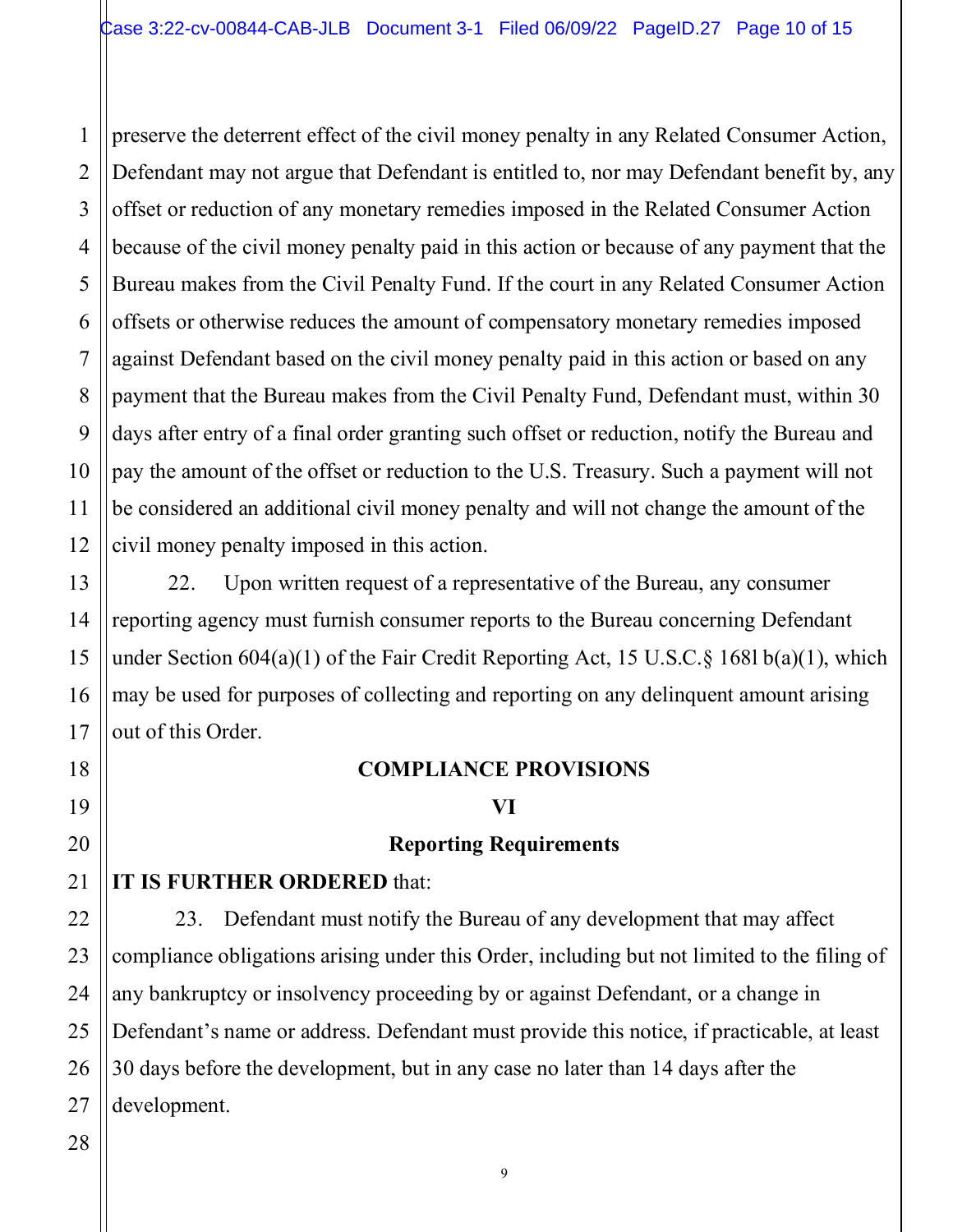1 2 3 4 5 6 7 8 9 10 11 12 13 14 15 16 17 18 19 20 21 22 23 24 25 26 27 28 24. Within 7 days of the Effective Date, Defendant must: a. Designate at least one telephone number and email, physical, and postal addresses as points of contact that the Bureau may use to communicate with Defendant; b. Identify Defendant's telephone numbers and all email, Internet, physical, and postal addresses, including all residences; c. Identify all businesses for which Defendant is the majority owner, or that Defendant directly or indirectly controls, by all of their names, telephone numbers, and physical, postal, email, and Internet addresses; d. Describe the activities of each such business, including the products and services offered, and the means of advertising, marketing, and sales; and e. Describe in detail the Defendant's involvement in any business for which he performs services in any capacity or which he wholly or partially owns, including Defendant's title, role, responsibilities, participation, authority, control, and ownership. 25. Defendant must report any change in the information required to be submitted under Paragraph 24 at least 30 days before the change or as soon as practicable after learning about the change, whichever is sooner. 26. Ninety (90) days after the Effective Date, and again one year after the Effective Date, Defendant must submit to the Enforcement Director an accurate written compliance progress report sworn to under penalty of perjury (Compliance Report), which, at a minimum: a. Lists each applicable paragraph and subparagraph of the Order and describes in detail the manner and form in which Defendant has complied with each such paragraph and subparagraph of this Order; b. Attaches a copy of each Order Acknowledgment obtained under Section VII, unless previously submitted to the Bureau.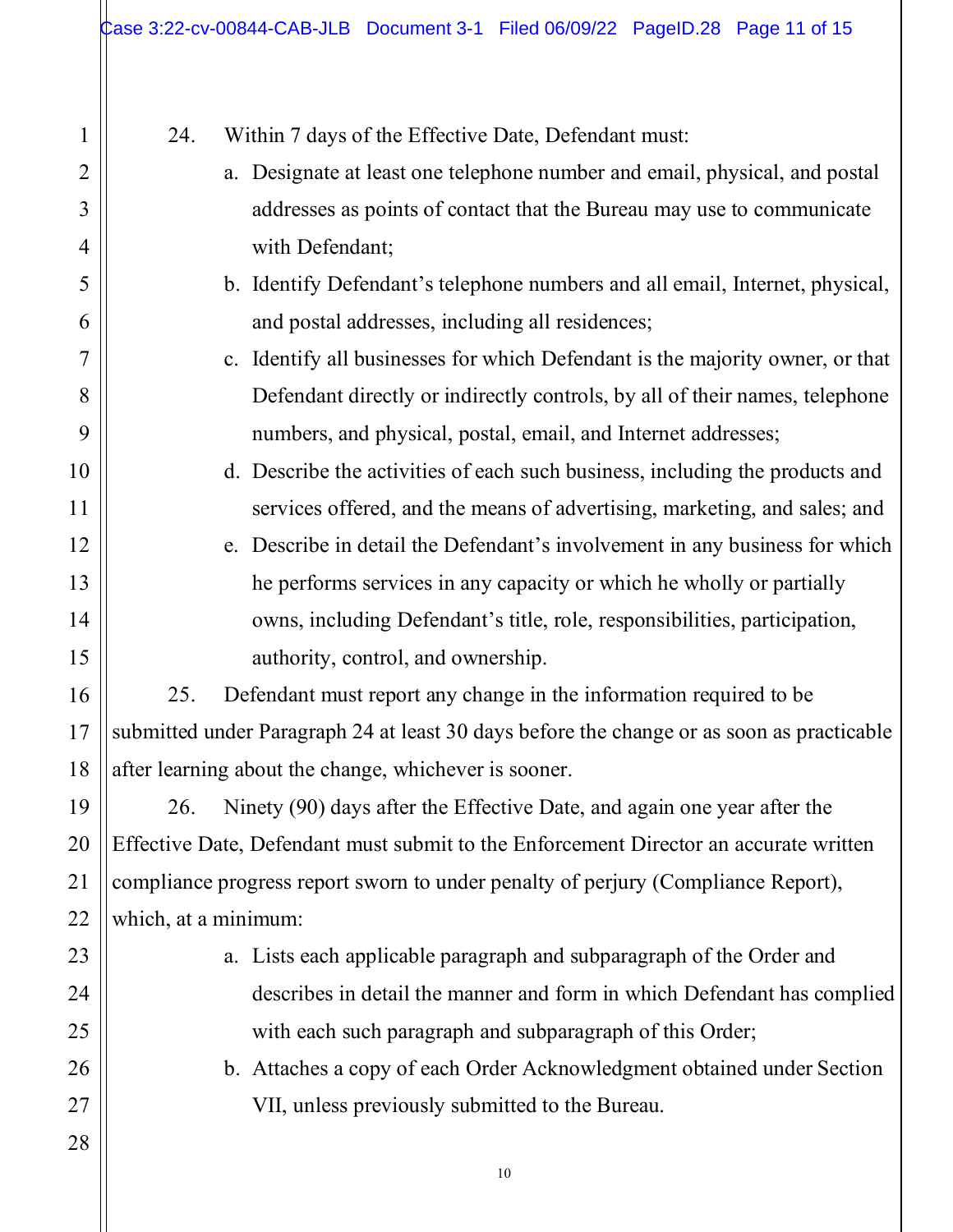### **VII**

### **Order Distribution and Acknowledgment**

### **IT IS FURTHER ORDERED** that,

27. Within 7 days of the Effective Date, Defendant must submit to the Enforcement Director an acknowledgment of receipt of this Order, sworn under penalty of perjury.

7 8 9 10 11 12 13 28. Within 30 days of the Effective Date, Defendant, for any Consumer Financial Product or Service business, any Debt Relief Product or Service business, or any Financial Advisory Service business, for which he is the majority owner or which he directly or indirectly controls, must deliver a copy of this Order to each of its board members and executive officers, as well as to any managers, employees, service providers, or other agents and representatives who have responsibilities related to the subject matter of the Order.

29. For 5 years from the Effective Date, Defendant, for any Consumer Financial Product or Service business, any Debt Relief Product or Service business, or any Financial Advisory Service business, for which he is the majority owner or which he directly or indirectly controls, must deliver a copy of this Order to any business entity resulting from any change in structure referred to in Section VI, any future board members and executive officers, as well as to any managers, employees, service providers, or other agents and representatives who will have responsibilities related to the subject matter of the Order before they assume their responsibilities.

30. Defendant must secure a signed and dated statement acknowledging receipt of a copy of this Order, ensuring that any electronic signatures comply with the requirements of the E-Sign Act, 15 U.S.C. §§ 7001-7006, within 30 days of delivery, from all Persons receiving a copy of this Order under this Section.

31. Within 90 days of the Effective Date, Defendant must provide the Bureau with a list of all Persons and their titles to whom this Order was delivered through that

1

2

3

4

5

6

14

15

16

17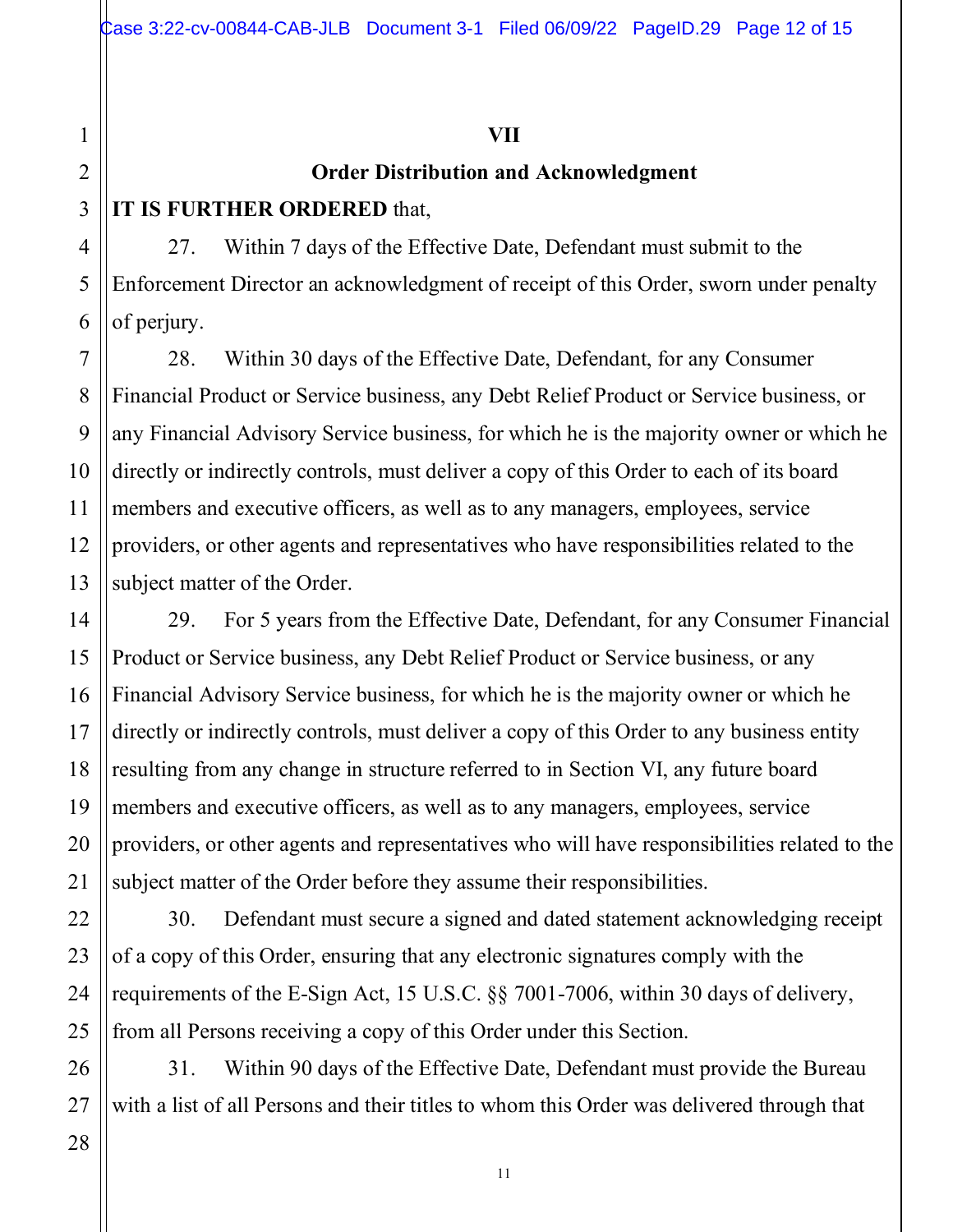1 2 date under Paragraphs 28 and 29 and a copy of all signed and dated statements acknowledging of receipt of this Order under Paragraph 30.

### **VIII**

### **Recordkeeping**

### **IT IS FURTHER ORDERED** that

32. Defendant must create and retain the following business records: All documents and records necessary to demonstrate full compliance with each provision of this Order, including all submissions to the Bureau. Defendant must make these documents available to the Bureau upon the Bureau's request.

### **IX**

### **Notices**

### **IT IS FURTHER ORDERED** that:

33. Unless otherwise directed in writing by the Bureau, Defendant must provide all submissions, requests, communications, or other documents relating to this Order in writing, with the subject line, "*CFPB v. Frank R. Gebase, Jr.,* Case No. 3:22-cv-00844- W-JLB," by email to Enforcement Compliance $@$ cfpb.gov:

Assistant Director for Enforcement

Consumer Financial Protection Bureau

ATTENTION: Office of Enforcement

1700 G Street, N.W.

Washington D.C. 20552

### **X**

### **Cooperation with the Bureau**

**IT IS FURTHER ORDERED** that:

34. Defendant must cooperate fully to help the Bureau determine the identity and location of, and the amount of injury sustained by, each Affected Consumer.

# 15 16 17 18 19 20 21 22 23 24 25 26 27 28

3

4

5

6

7

8

9

10

11

12

13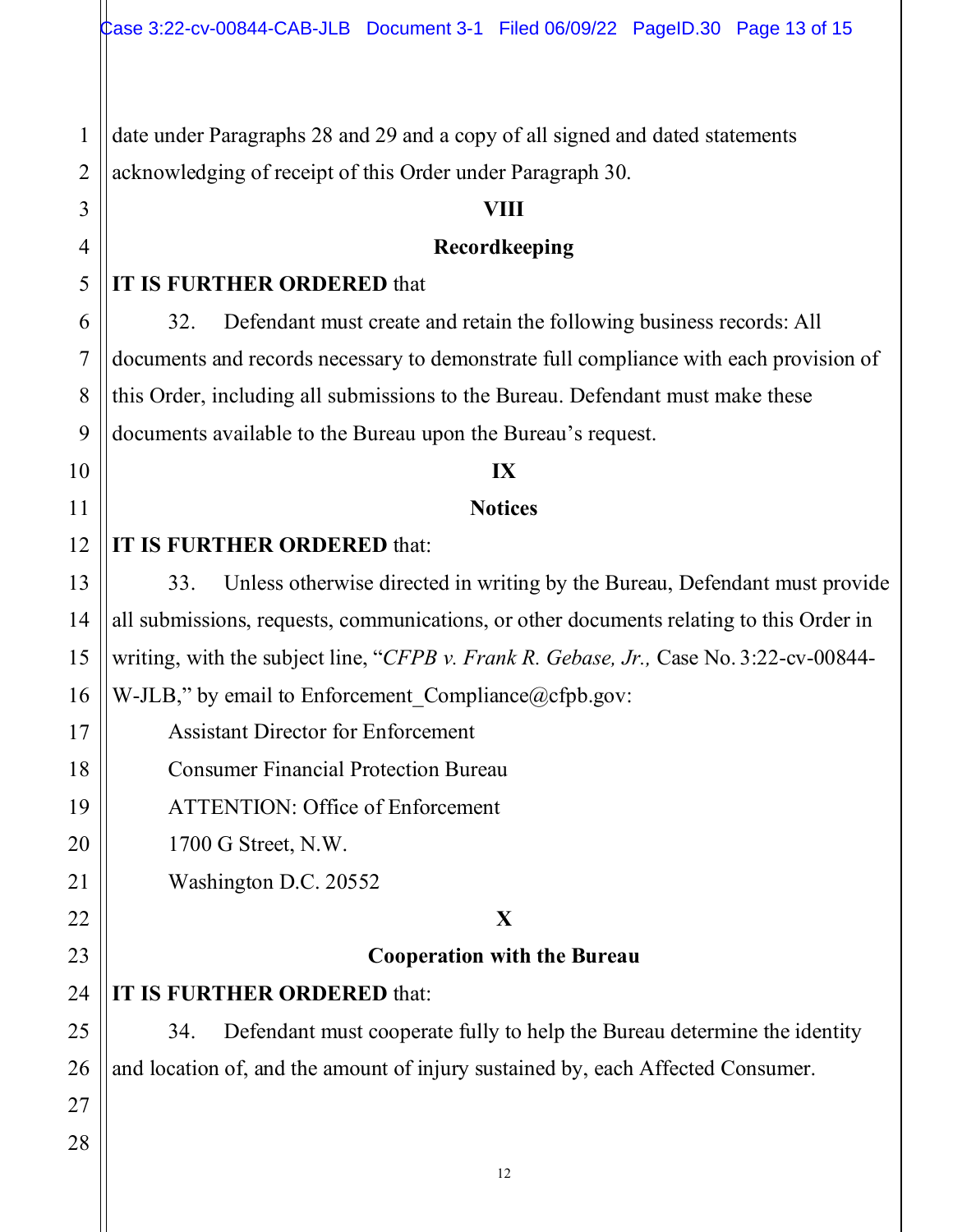1 2 Defendant must provide such information in his or his agents' possession or control within 14 days of receiving a written request from the Bureau.

35. Defendant must cooperate fully with the Bureau in this matter and in any investigation or litigation related to or associated with the conduct described in the Complaint. Defendant must provide truthful and complete information, evidence, and testimony. Defendant must appear for interviews, discovery, hearings, trials, and any other proceedings that the Bureau may reasonably request upon 15 days written notice, or other reasonable notice, at such places and times as the Bureau may designate, without the service of compulsory process.

### **XI**

### **Compliance Monitoring**

**IT IS FURTHER ORDERED** that, to monitor Defendant's compliance with this Order: 36. Within 14 days of receipt of a written request from the Bureau, Defendant must submit additional compliance reports or other requested information, which must be sworn under penalty of perjury; provide sworn testimony; or produce documents.

37. For purposes of this Section, the Bureau may communicate directly with Defendant, unless Defendant retains counsel related to these communications.

38. Defendant must permit Bureau representatives to interview any employee or other Person affiliated with Defendant who has agreed to such an interview regarding: (a) this matter; (b) anything related to or associated with the conduct described the Complaint; or (c) compliance with this Order. The Person interviewed may have counsel present.

39. Nothing in this Order will limit the Bureau's lawful use of compulsory process, under 12 C.F.R. § 1080.6.

### **XII**

### **Retention of Jurisdiction**

**IT IS FURTHER ORDERED** that: